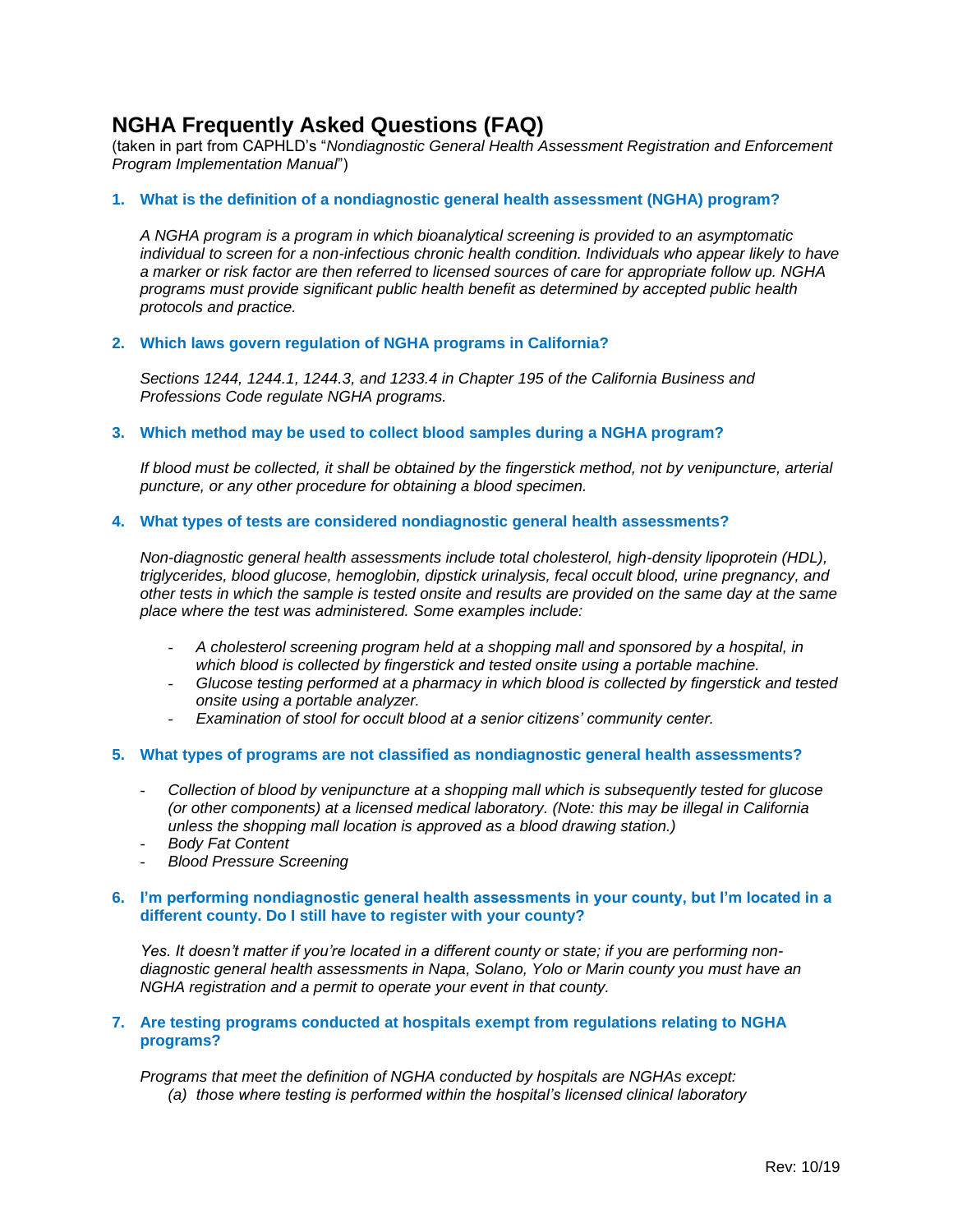*(b) those exempted by 1241(g) of the Business and Professions Code.*

#### **8. Are testing programs conducted at clinics NGHAs?**

*Testing programs conducted at licensed community clinics, free clinics, and employee clinics (as defined in subdivision (a) of Section 1204 of the California Health and Safety Code) are not NGHA programs.*

#### **9. What must be done before a NGHA program can be operated?**

*Necessary documentation must be filed with the Public Health Laboratory Director at least 30 days prior to the date the NGHA will be operated. In most cases, a registration form together with supporting documents must be submitted*.

#### **10. Why do fees for operation of NGHA programs differ among various counties?**

*Fees are calculated separately by each county or city health department using their own individual methods. Costs of operating programs may be high in some areas depending on the number and complexity of programs being regulated, number of personnel required, and size of geographic area covered.*

#### **11. Is a separate permit for transport and disposal of biomedical waste required?**

*Contact the Resource Management division of the county in which the event is being held. Napa County Public Works: 707-253-4351 Solano County Resource Management: 707-784-6765 Yolo County Division of Integrated Waste Management: 530-666-8856 Marin County Medical Waste Program: 415-473-6907*

## **12. Must NGHA programs comply with CLIA '88?**

*Yes.*

## **13. How do I apply for a nondiagnostic general health assessment permit in Napa, Solano, Yolo, or Marin county?**

Contact the Napa-Solano-Yolo-Marin County Public Health Laboratory at 707-784-4410 or [ngha.permits@solanocounty.com](mailto:ngha.permits@solanocounty.com)

#### **14. What items must be submitted for a complete application?**

- *A completed annual registration application*
- *A completed event permit application*
- *Copies of CLIA certificate, clinical laboratory scientist current license, physician's current medical license, and certificates for all staff in instrument training and fingerstick*
- *Policies and procedures manual containing biohazard/medical waste disposal plan, quality control and quality assurance plans with supporting QC and QA logs, emergency medical plan, instrument procedure manual for each analyte, and patient education & referral information sheets*
- *Any applicable fees*

## **15. When do the annual registration and event permit applications expire?**

- *An annual registration is valid until the end of the calendar year, and expires on December 31.*
- *An event permit is valid for a 7-day timeframe, starting from the first day an event will be held.*